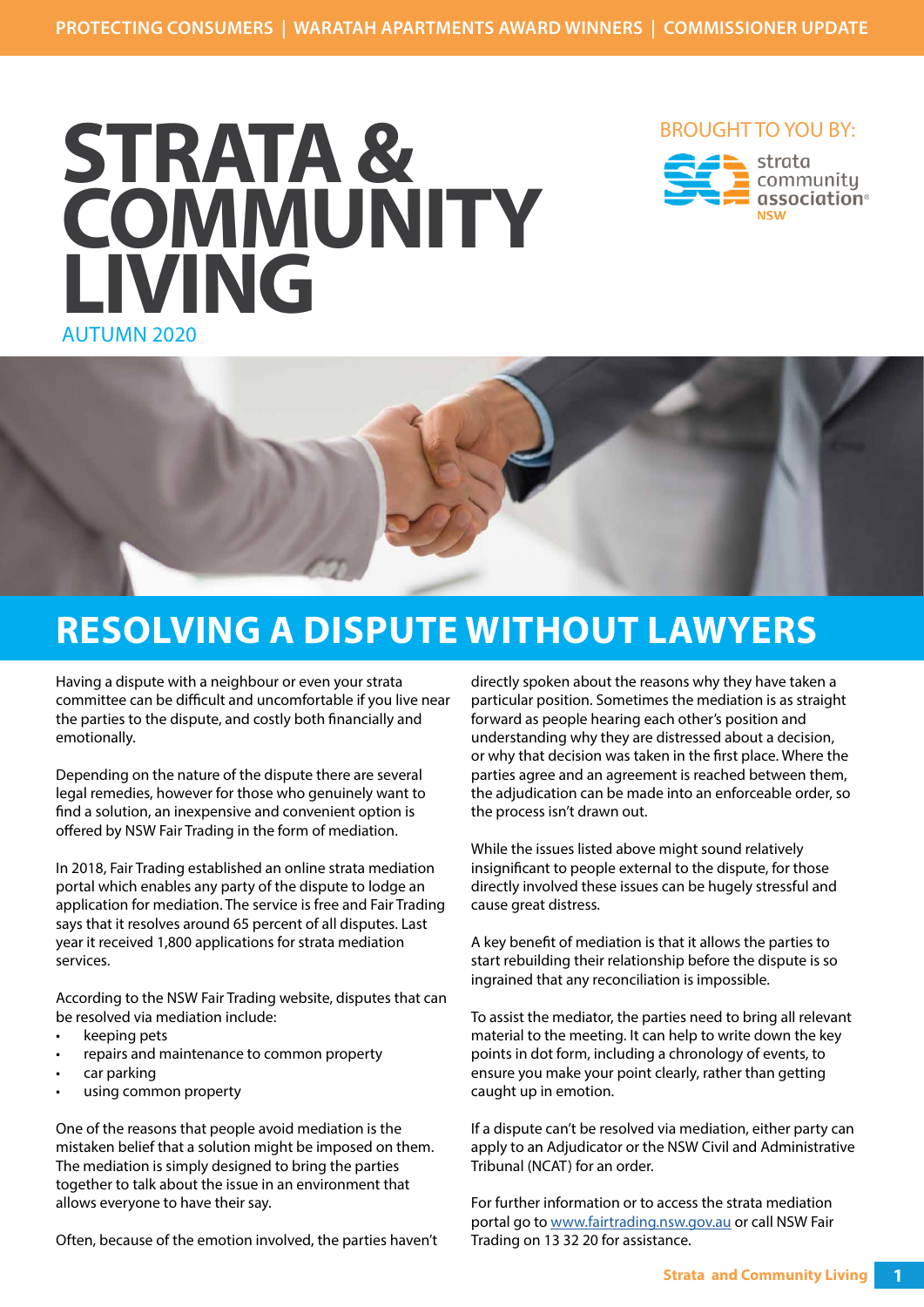

## **NEW LAWS AIMED AT PROTECTING CONSUMERS**

#### **Residential tenancies new laws**

From 23 March 2020, new residential tenancies laws commence which are aimed at improving tenants' renting experience while ensuring that landlords can effectively manage their properties.

According to NSW Fair Trading, the changes to the Residential Tenancies Act 2010 and the new Residential Tenancies Regulation 2019 will reduce disputes over repairs and maintenance, increase protection and certainty for tenants, clarify the rights and obligations of tenants and landlords and improve transparency between these two parties.

Key changes include:

- NSW landlords must ensure that their rental property meets 7 minimum standards to be 'fit for habitation'
- new and improved disclosure obligations on landlords and their agents, including disclosure of material facts, and strengthening the remedies for tenants when these obligations aren't met
- landlords must ensure that smoke alarms are in working order. A penalty will apply for landlords who don't comply
- making it easier for tenants to install fixtures or make alterations, additions or renovations that are minor
- mandatory set fees when a tenant breaks their lease will apply to all new fixed-term agreements that are 3 years or less
- limiting rent increases to once every 12 months for periodic (continuing) leases
- new powers for NSW Fair Trading to resolve disputes between tenants and landlords. This includes powers to investigate and issue rectification orders to require

landlords to carry out repairs and maintenance, or tenants to fix damage.

More information is available on the NSW Fair Trading website www.fairtrading.nsw.gov.au

#### **Protections for buying off the plan**

Off-the-plan buyers now have better protections following the implementation of new laws on 1 December 2019.

The NSW Government now requires those selling new apartments off-the-plan to disclose more information. Furthermore, tighter requirements around cooling-off periods, holding deposits and sunset clauses were introduced. These come following a number of cases where buyers have been sold one thing and received something a lot different to what they were expecting.

The new laws provide the following protection for consumers:

- provide buyers with key information about the development before contracts are signed, including copies of the proposed plan, proposed by-laws and a schedule of finishes
- notify purchasers of material changes that they make
- allow buyers to end the contract or claim compensation if they are impacted by the material changes
- provide final registered plans at least 21 days before the buyer settles
- extend the cooling-off period to 10 business days, with any deposit to be held in a controlled account until settlement.

For more information head to www.registrargeneral.nsw.gov.au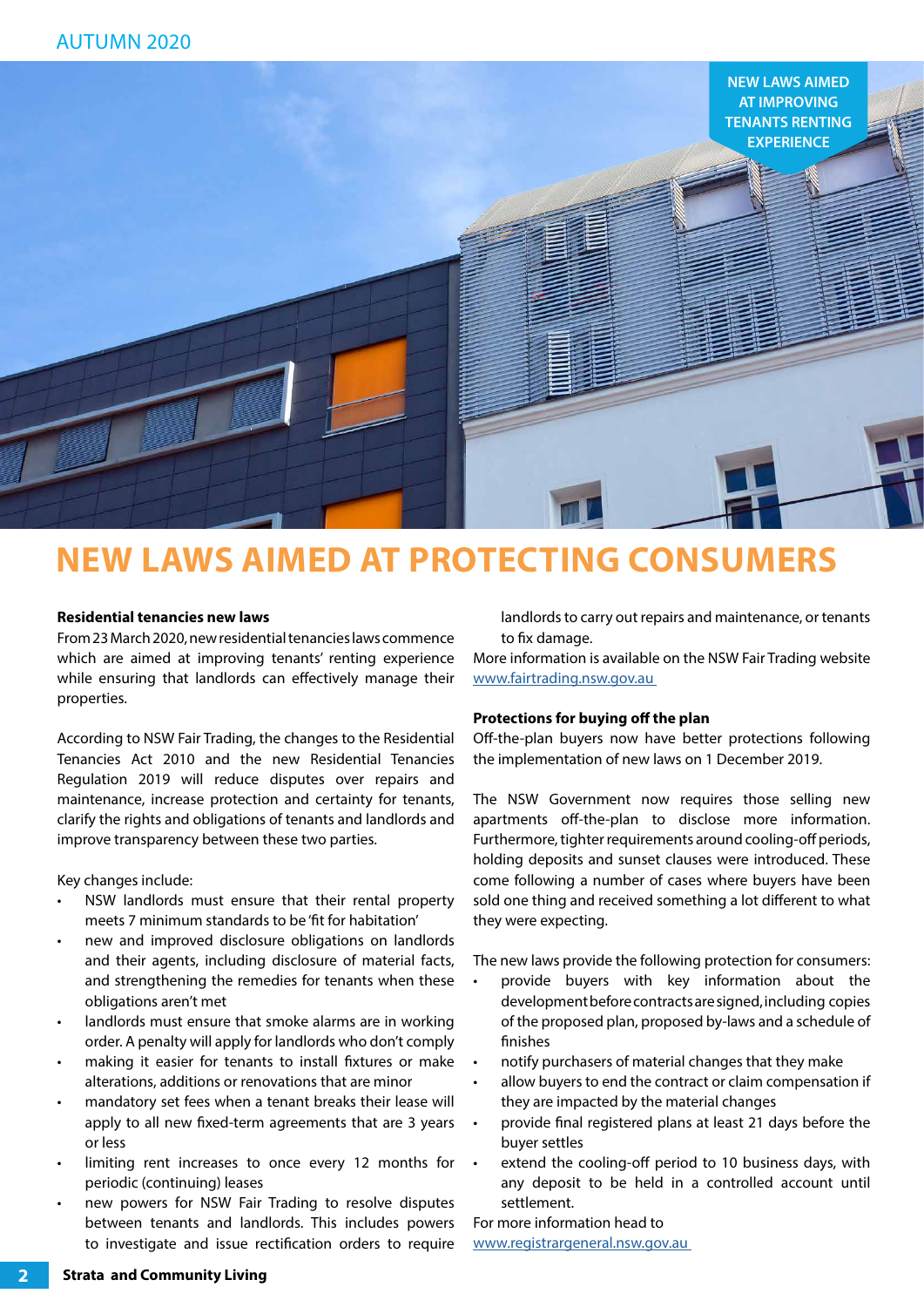## **WARATAH APARTMENTS WINNERS OF THE 2019 STRATA COMMUNITY ENVIRONMENTAL AND ENGAGEMENT AWARD**

The 2019 Strata Community Environmental & Engagement was awarded to Waratah Apartments, Strata Plan 38936 for their commitment to reduce impact and preserve the environment as well as their engagement in the community in their strata. Located in Sydney's Potts Point district, Waratah Apartments is a lifestyle community completed in 1987. It's a self-managed scheme which has implemented a significant number of environmentally focussed projects.

"We have been early adopters of sustainability schemes like the City of Sydney (CoS) Smart Green Apartments (SGA) program, the NABERs program and waste recycle programs", said Strata Committee Chairman, Fred Tuckwell.

The Award also reflects the strata committee's high level of engagement with owners and tenants.

"We have worked to make sustainability part of our ethos," explained Fred.

In contributing to a reduction in their environmental impact and to save costs, this strata scheme has implemented several projects over the last few years, including:

- 1. Lighting upgrade: the LED replacement program in common property was progressively rolled out.
- 2. SGA program: the scheme was very active during the initial first year engagement. The actual projects that Waratah Apartments have implemented include modernising the water pressure pump, replacing and/or reconfiguring inefficient fans, updating emergency lighting, planning to replace inefficient pool and spa heaters and improving the recycling.
- 3. SUMS (Smart Utility Management Solutions): they have continued to use their SUMs equipment, originally installed as part of the SGA program to monitor and help

manage power and water efficiency.

4. NABERs: the strata scheme undertook the assessment process and an expert group has been initiated to discuss and conduct a development plan for continuous improvement in ratings.

According to Fred, the LED replacement program saved an estimated \$15,000 pa in energy costs, which translates directly to reducing the environmental impact. While the SGA programs have saved or will save over \$25,000 pa in energy costs.

The scheme's approach is to keep owner engagement high, provide a simple assessment and justification of projects, and take advantage of the various rebate schemes that are available.

"Environmental benefit plus cost saving is the simplest and easiest way to justify these projects and key to our approach, but we know you must be proactive to get everyone over the line" says Fred.

"We actively engage with our owners and have improved capability for and use of waste recycling, clothing recycling, collection of large household item and alternative transport. To encourage the use of bicycles we have installed bicycle racks at convenient locations in the building."

Congratulations to the Waratah Apartments.

If your strata scheme has been doing some remarkable things, then you may want to consider entering the 2020 awards which will open for nominations in March. Visit the SCA (NSW) website for more details.